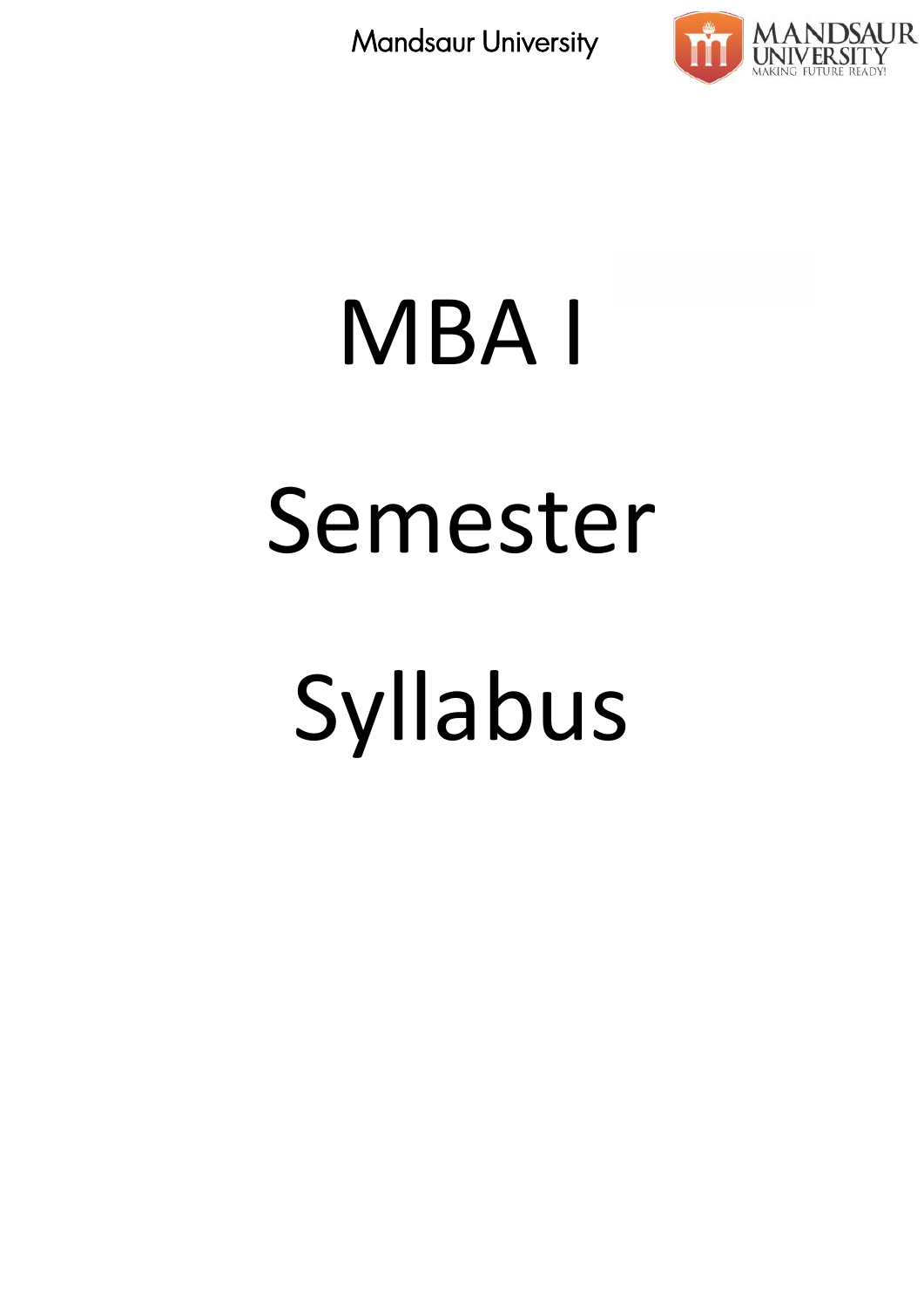

| Subject Name                        |  | Credit |
|-------------------------------------|--|--------|
| CSS050 - COMMUNICATION FOR BUSINESS |  |        |

#### **Objectives:**

To equip the students with the necessary concepts, techniques and skills of communications to communicate with others, inspire them and enlist their activity and willing co-operation in the performance of their jobs. communications to communicate with others, inspire them and enlist their activity and<br>willing co-operation in the performance of their jobs.<br>Unit - I<br>Nature and Role of Business Communication: Introduction, Meaning, Defini

## **Unit - I**

Function, Characteristics, Importance and Objectives of Communication, Different Forms of Communication and their importance, Media of Communication, Verbal, Non – verbal Communication, Formal – Informal Communication, and Barriers to Communication. ristics, Importance and Objectives of Communication, Different F<br>and their importance, Media of Communication, Verbal, Non – v<br>rmal – Informal Communication, and Barriers to Communication. **Laborator Consumer Consumer Consumer**<br> **Laborator Consumers Laboratory consepts, techniques and skills of**<br>
with others, inspire them and enlist their activity and<br>
since of their jobs:<br> **Communication:** Introduction, M

**Unit – II Business Correspondence**

Business Letters, Summary Writing, Advertising, Preparing a Press Release, Notices,<br>Circulars, Memos, Agenda and Minutes, Email Etiquettes. Circulars, Memos, Agenda and Minutes, Email Etiquettes.

## **Unit – III III**

**Report Writing:** Objectives of the Report, Types of Report, Planning of Report, Developing an Outline, Nature of Headings, Logical Sequencing, Graphs, Charts and List of Illustration, Bibliography and References. ng: Objectives of the Report, Types of Report,<br>Outline, Nature of Headings, Logical Sequencing, Gr<br>Bibliography and References.

#### **Unit – IV**

**EMPLOYABILITY AND CORPORATE SKILLS:** Job Application, CV Writing, Interview Skills, Time management and Effective Planning, Decision Making, Teamwork, Preparing Proposals, Development of Leadership Qualities, Feedback Skills, Meetings, Preparing Presentation. EMPLOYABILITY AND CORPORATE SKILLS: Job Application, CV Writing,<br>Skills, Time management and Effective Planning, Decision Making, Teamwork,<br>Proposals, Development of Leadership Qualities, Feedback Skills, Meetings,<br>Present

**Unit – V**

**Soft Skills:** Goal setting, Strategies to Achieve Goals, Stress Management, Positive Attitude, Negotiation Skills and Interpersonal Skills. kills: Goal setting, Strategies to Achieve Goals, Stress Management,<br>e, Negotiation Skills and Interpersonal Skills.<br><u>mes:</u><br>To have proficiency in written and verbal communication.<br>To understand the dynamics of communicati

#### **Outcomes:**

To have proficiency in written and verbal communication.

To understand the dynamics of communication and correspondence.

**Text books: books:**

- 1. Meenakshi Raman, Prakash Singh, Business Communication, Oxford University Business Communication, UniversityPress.
- 2. Communication for Science & Engineering, by Dr Binod Mishra & Sangita Mishra

3. Business Communication by Dr R.C. Sharma, Dr Neeta Sharam

**Reference books:**

- 1. Communication Skills, Satya Prakashan, K.K.Ramchandran; Lakshimi.K.K.Karthik Frence books:<br>
2. Communication Skills, Satya Prakashan, K.K.R<br>
2. Business Communication; Fisher, D
- 
- 3. Communication in Organisations; 2nd Edition, Jaico Publishing House, Delhi.

**Communicative Language Lab: Laboratory session**

Oral presentation, Book review, Article review, Movie review, Public speaking, Mock Interview, Group discussion,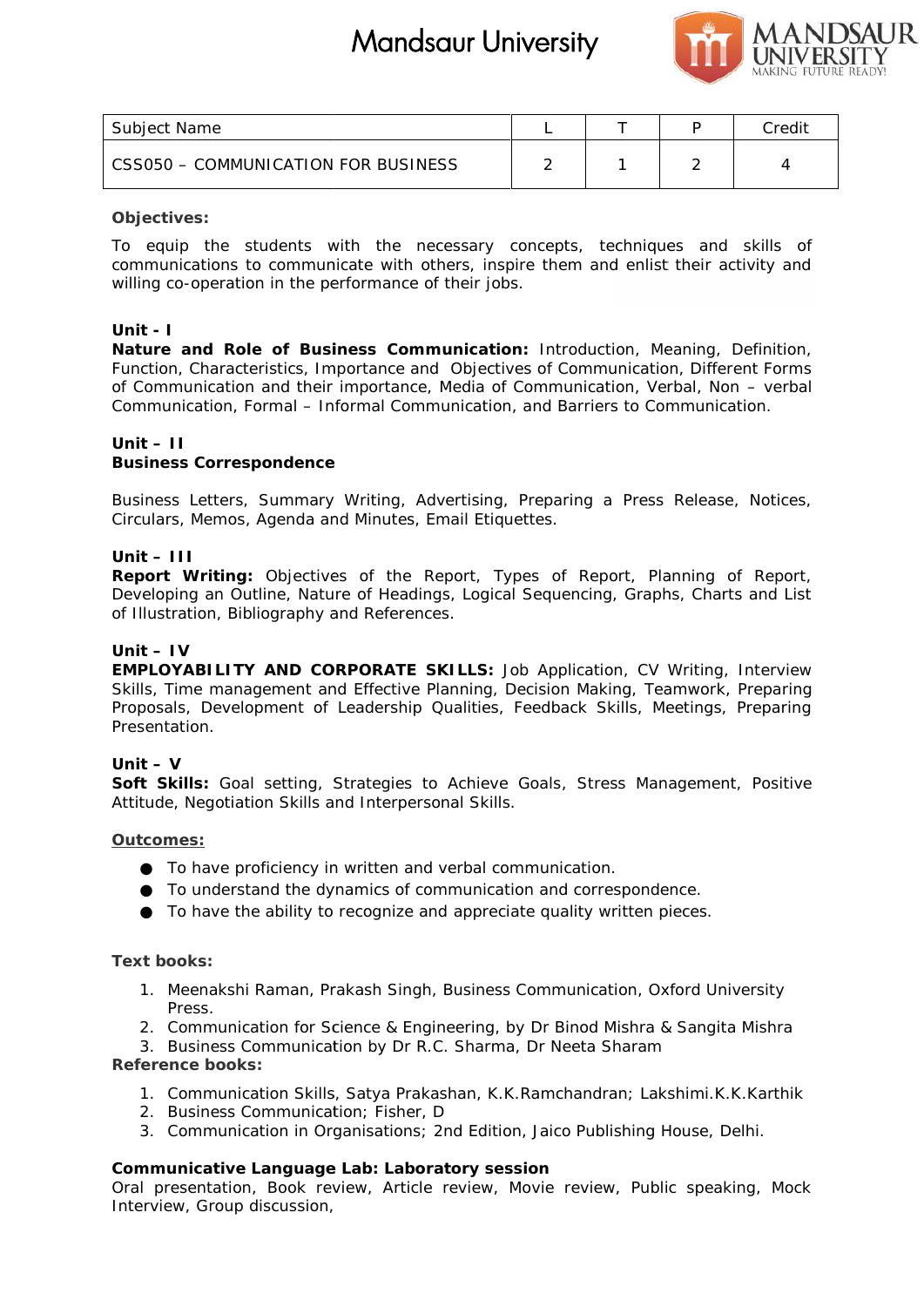

| Subject Name                                    |  | Credit |
|-------------------------------------------------|--|--------|
| MGT080 - Fundamentals of Business<br>Management |  |        |

**Objectives:**

Discuss and communicate the management evolution and how it will affect future managers. Discuss and communicate the management evolution and how it will affect future<br>managers.<br>Observe and evaluate the influence of historical forces on the current practice of

management.

To understand all the basic aspects of business management and its impact to the organization.

Understand in depth the process of management's functions: planning, organizing, staffing, directing, and controlling.

**Unit 1:**

*Evolution of Management Thought* : Early Contribution, Taylor and Scientific Management, Fayol's Administrative Management, Bureaucracy Hawthorne Experiments and Human Relations, Social Systems Approach and Contingency Approach.

## **Unit 2:**

*Concept and Process of Management:* Definition, Need, Concept and Nature of Management, Skills & Management Levels, Management vs Administration, Characteristics of Quality Managers in Present Competitive Environment. Evolution of Management Thought : Early Contribution, Taylor and Scientific<br>Management, Fayol's Administrative Management, Bureaucracy Hawthorne Experiments<br>and Human Relations, Social Systems Approach and Contingency Appr

## **Unit 3:**

*Planning***:** Nature, Scope, Objectives and Significance, Types of Planning, Process of Planning, Objective Setting- Concept, Types and Process of Setting, MBO- Concept and Process,

*Organizing-* Concept, Forms of Organizational Structure, Departmentalization, Span of Control, Delegation of Authority, Decision Making, Principles of Organizational Designing.

**Unit 4:**

*Staffing:* Concept, System Approach, Manpower Planning, Job Design, Recruitment & Selection, Training & Development, Performance Appraisal. *Directing:* Concept; Directing vs Supervising Planning, Objective Setting- Concept, Types and Process of Setting, MBO- Concept and<br>Process,<br>Organizing- Concept, Forms of Organizational Structure, Departmentalization, Span of<br>Control, Delegation of Authority, Decision

**Unit 5:**

*Coordinating & Controlling*: Concept, Type of Controls, Pre and Post Controls, An Integrated Control System, Developing a Quality Control System, Total Quality Control.

## **Outcomes:**

Demonstrate critical thinking when presented with managerial problems and express their views and opinions on managerial issues in an articulate way Understand the major internal features of a business system and the environment in which it operates. *Coordinating & Controlling: Concept, Type of Controls, Pre and Post Controls, An*<br>Integrated Control System, Developing a Quality Control System, Total Quality Control.<br>Qutcomes:<br>Demonstrate critical thinking when present me<br>
Tundamentals of Business<br>
It contains and communicate the management evolution and how it will affect future<br>
It and some and communicate the influence of instorical toros on the current practice of<br>
any stand communic

Identify and explain the importance of the management process and identify some of the key skills required for the contemporary management practice. Conduct topic and case analysis to apply theoretical concepts. dentify and explain the importance<br>some of the key skills required for the<br>Conduct topic and case analysis to apprepare and present structured present

Prepare and present structured presentations and reports.

**Text books: books:**

- 1. Strydom, J et al (2011) Principles of Business Management, 2nd edition, OUP,<br>Oxford. Oxford.
- 2. Smith, C et al (2011) Remaking Management, CUP, Cambridge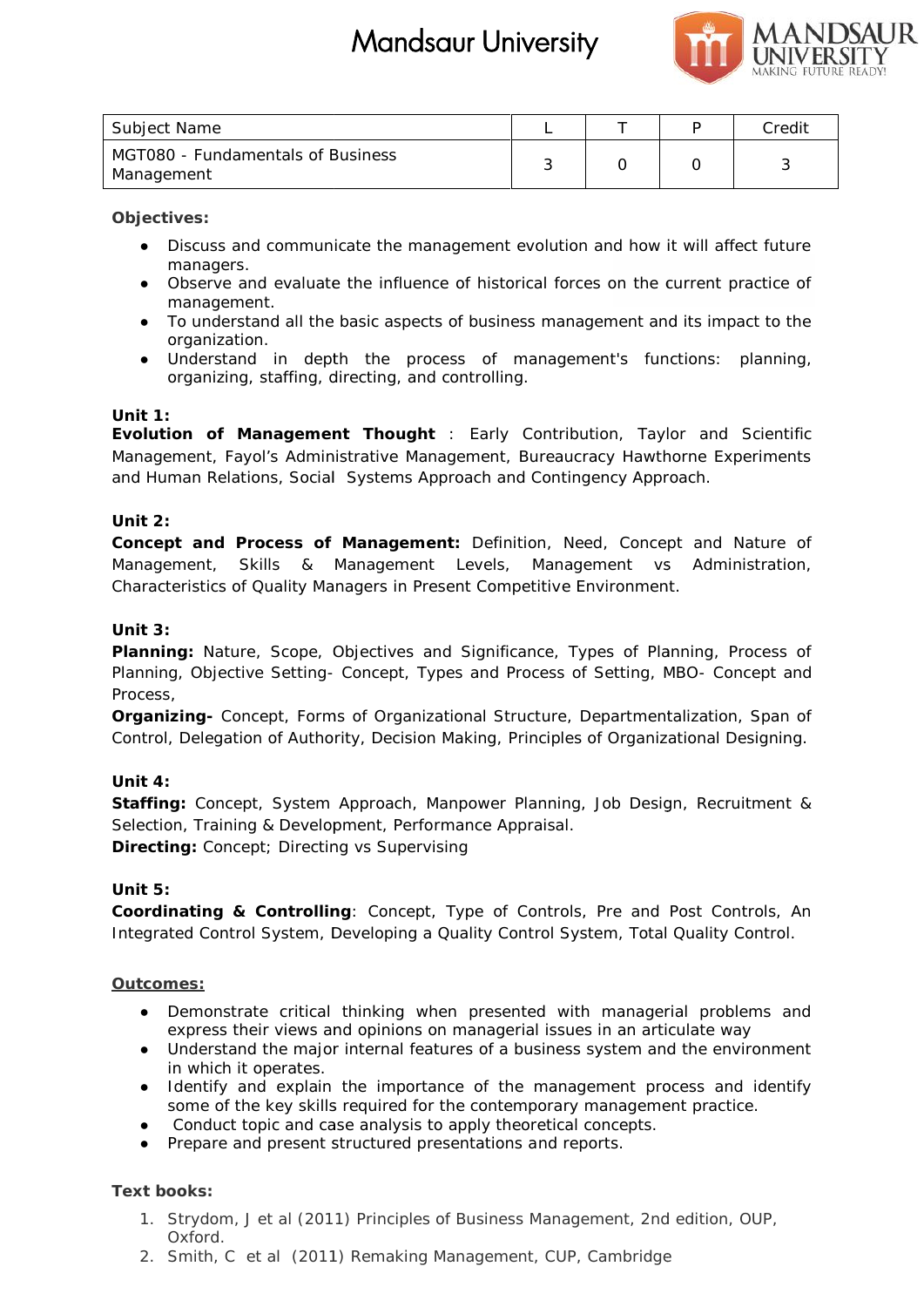

3. Monahan, G (2000) Management Decision Making, CUP, Monahan, G Cambridge

4. Steers et al (2011) Managing Across Cultures, CUP, Cambridge **Reference books:**

- 1. Kochan, T and Schmalensee, R (2003) Management, MIT Press
- 2. Keitner, R and Cassidy, C (2012) Principles of Management, 12th Edition, South Western College Publishing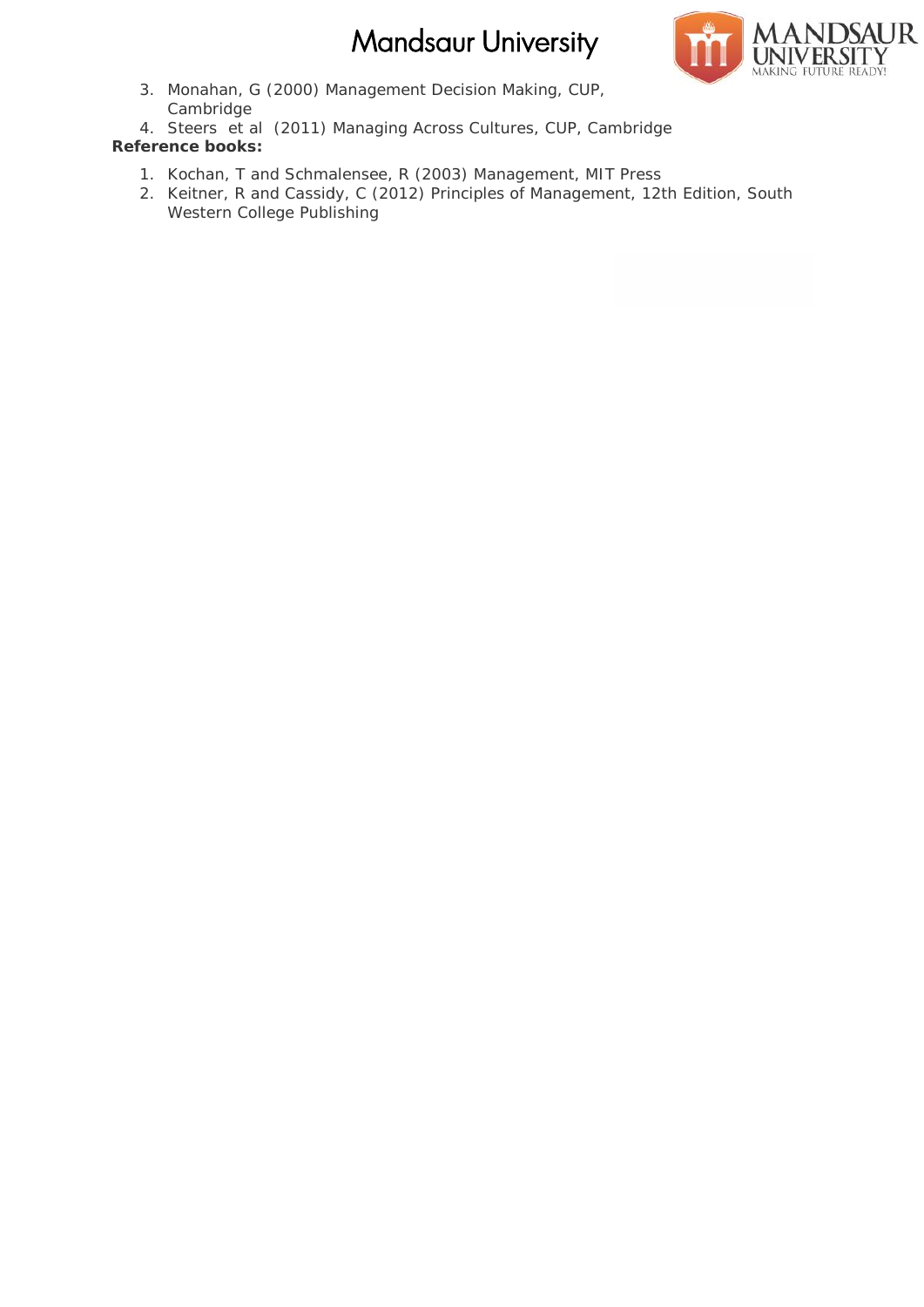

| Subject Name                        |  | Credit |
|-------------------------------------|--|--------|
| MGT090 - Fundamentals of Accounting |  |        |

**Objectives:**

Explain the concept and role of accounting and financial reporting in the modern market economy in the Indian as well as International context. Explain the regulatory framework for the operation of accounting activities, Understanding of basic accounting concepts, accounting principles and techniques of posting basic business changes. Explain the structure and content of financial statements. Understand the tools & techniques of the accounting to prepare financial in the concept and role of accounting and financial reporting in the modern<br>et economy in the Indian as well as International context.<br>In the regulatory framework for the operation of accounting activities,<br>standing of bas Budget Name<br>
and Credit and Schements of Accounting<br>
Valid Credit Credit and Credit and Credit and Credit and Credit and Credit Credit Credit and Credit and Credit and Credit and Credit and Credit and Credit and Credit and

**Unit 1:**

statement.

*Overview:* Accounting Concepts, Conventions and Principles; Accounting Equation, International Accounting Principles and Standards; Objectives of Accounting, Matching of Indian Accounting Standards with International Accounting Standards, an Introduction of IFRS.

**Unit 2:**

*Financial Accounting* **process**: Double Entry System of accounting, Journal; Ledger posting and Trial Balance, Preparation of Final Accounts, Profit & Loss Account, Profit & Loss Appropriation Account and Balance Sheet, Policies related with Depreciation, Indian Accounting Standards with International Accounting Standards, an Introduction<br>IFRS.<br>Unit 2:<br>Financial Accounting process: Double Entry System of accounting, Journal; Ledge<br>posting and Trial Balance, Preparation of F

**Unit 3:**

*Analysis of Financial Statement:* Need, Importance, techniques - Comparative *:*financial statement, common Size, Trend Analysis

**Unit 4:**

**Ratio Analysis**- Liquidity Ratios, Profitability Ratios, Solvency Ratios, Activity Ratios, , **Analysis**,Market Capitalization Ratios. Utility of various ratios for managerial decision making

**Unit 5:**

*Cash Flow Statement*: Various Cash and Non-cash transactions, Flow of cash, Difference between Cash Flow and Fund Flow, Preparation of Cash Flow Statement (AS- 3) and its Analysis. sh Flow Statement: Various Cash and Non-cash transact<br>ference between Cash Flow and Fund Flow, Preparation of Cash<br>and its Analysis.

## **Outcomes:**

Understand the concepts of financial accounting in the Indian as well as International Standard.

Understand the mechanics of financial accounting & practically apply the tools & techniques of preparing financial statement. Understand the concepts of financial accounting in the Indian as well as<br>International Standard.<br>Understand the mechanics of financial accounting & practically apply the tools &<br>techniques of preparing financial statementa

Develop the ability to use the fundamental accounting equation to analyze the financial statements.

Prepare fund flow and cash flow statement for the organizations.

**Text books: books:**

- 1. Dr. S.N. Maheswari, Financial Accounting
- 2. Grewal and Shukla, Advanced Accounting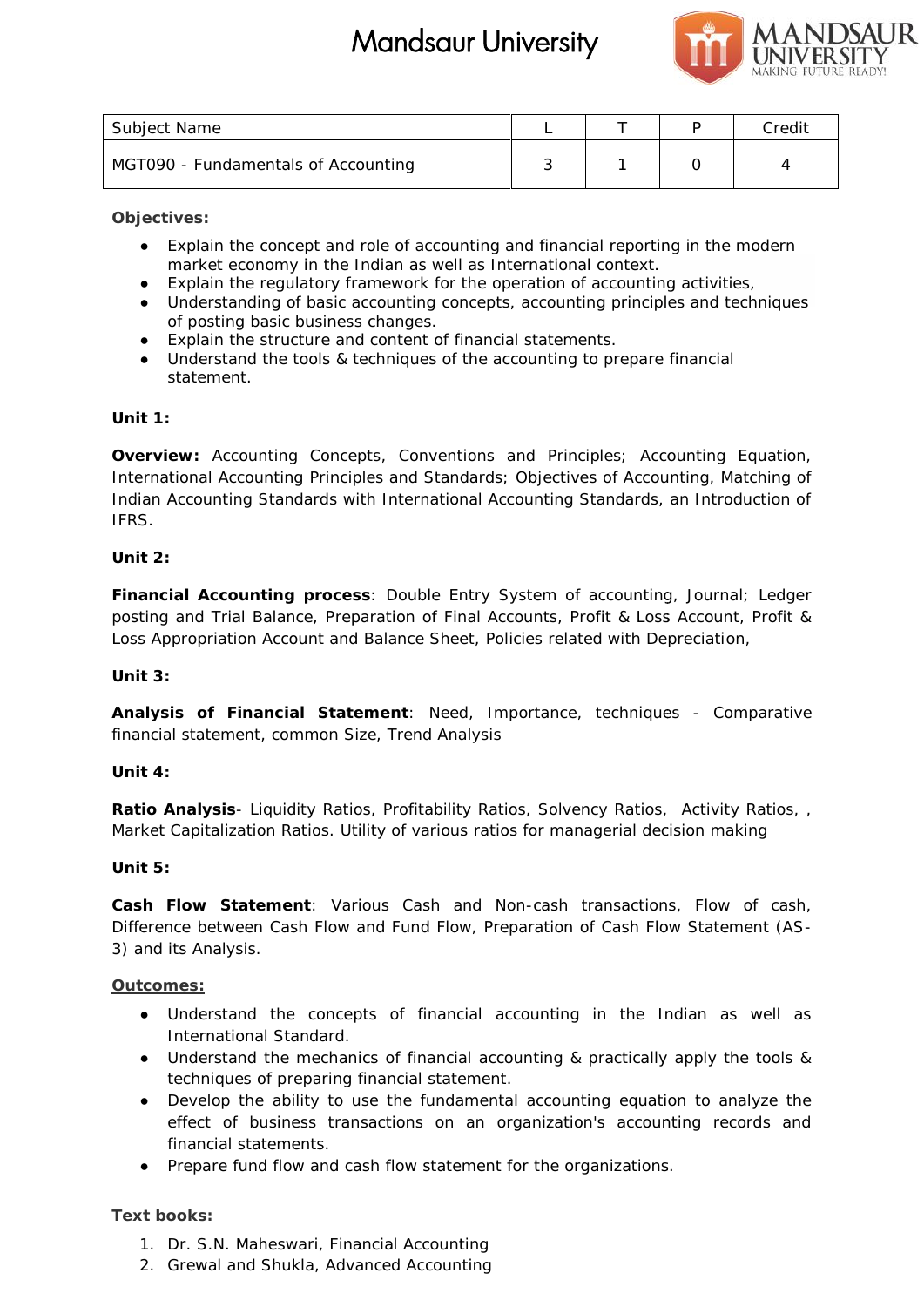

3. P.C. Tulasian, Pearson Editions, Introduction to Accounting **Reference books:** 3. P.C. Tulasian, Pearson Editions, Introduction to Accounting<br>erence books:<br>1. Jain & Narang. Financial Accounting<br>2. Accounting Standards - Institute of Chartered Accountants of India

- 1. Jain & Narang. Financial Accounting
-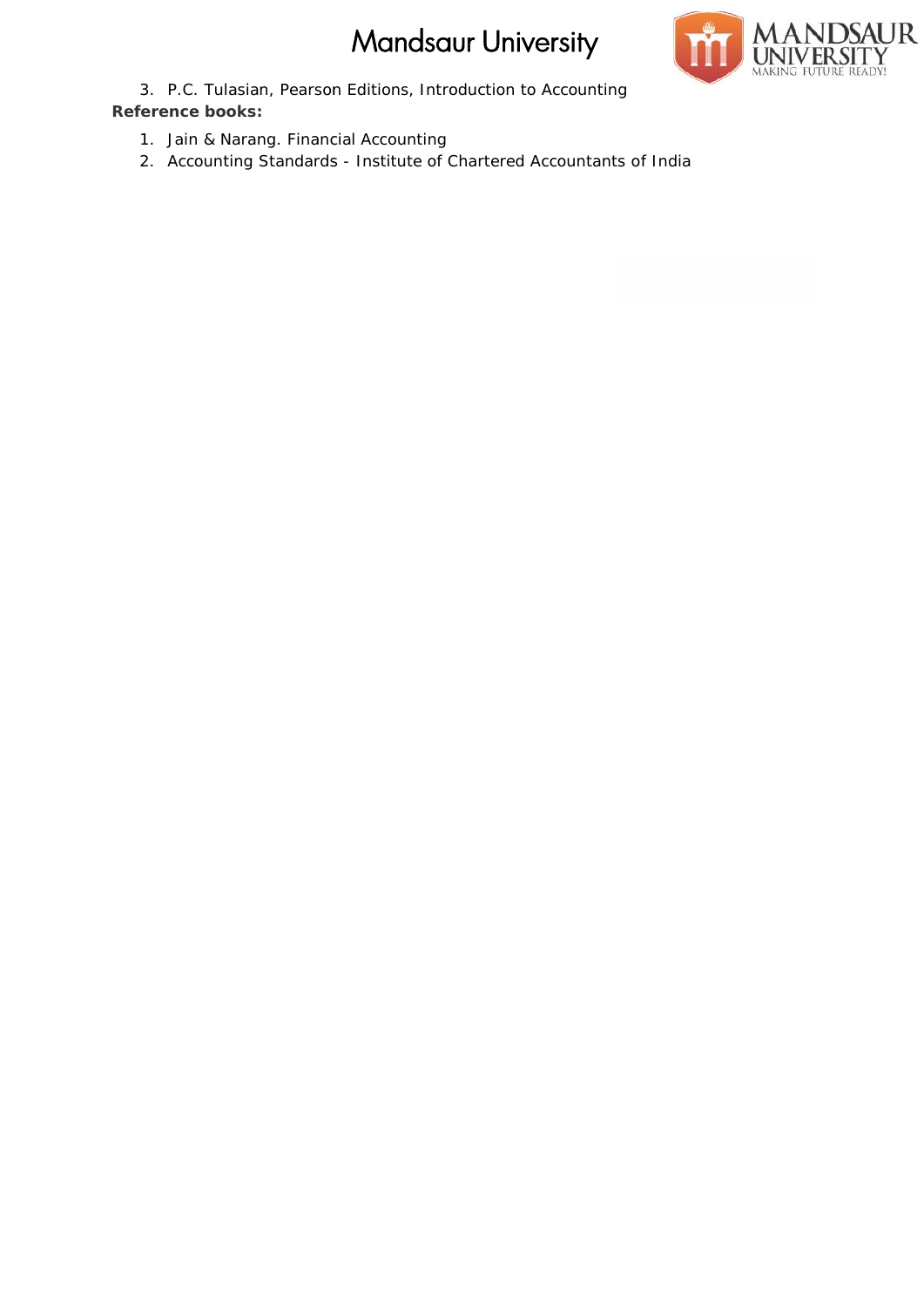

| Subject Name                    |  | Credit |
|---------------------------------|--|--------|
| MGT100 - Economics for Managers |  |        |

## **Objectives:**

Understanding the basic concepts of managerial economics.

Understanding the economic goals of the firms and optimal decision making.

Understanding basic concepts of micro-macroeconomics.

To gain an understanding of core economic principles and how they apply to a wide range of real-world issues.

To master the theoretical and applied tools necessary to critique and create economic research.

To learn how to articulate pragmatic, principles-based policies to enhance economic well-being and promote social justice. ding the economic goals of the firms and optimal decision making<br>ding basic concepts of micro-macroeconomics.<br>In understanding of core economic principles and how they app<br>e of real-world issues.<br>The theoretical and applie

To become familiar with market equilibrium and the concept of inflation & deflation in the economy.

## **Unit 1:**

*Meaning & Importance of Managerial Economics:* Economics, Microeconomics and Macroeconomics, Market Economies, Scope of ME, Importance of the study of ME, Major Functions of Managerial Economist. *Meaning & Importance of Managerial Economics: Economics, Microeconomics and<br>Macroeconomics, Market Economies, Scope of ME, Importance of the study of ME, Major<br>Functions of Managerial Economist.<br>Unit 2:<br>Demand Analysis: L* 

## **Unit 2:**

Demand. Elasticity of Demand - Price, Income, Cross and Advertising Elasticity; Uses of Elasticity of Demand for managerial decision making, measurement of Elasticity of Demand. Demand forecasting meaning, significance and methods. iticity of Demand - Price, Income, Cross and Advertising Elasticity; Uses of<br>Demand for managerial decision making, measurement of Elasticity of<br>hand forecasting meaning, significance and methods.

## **Unit 3:**

*Supply and Production Analysis:* Law of Supply, Exceptions, Supply Elasticity; Supply and Production Analysis: Law of Supply, Exceptions, Supply Elasticity;<br>Analysis and its uses for managerial decision making, Supply Curve, Factors that affect Supply. Equilibrium, Production concepts & analysis; Production function, single variable- Production variablelaw of variable proportion, two variable-Law of returns to scale. Cost concept and analysis, short-run and long-run cost curves and its managerial use.

## **Unit 4:**

analysis, short-run and long-run cost curves and its managerial use.<br>Unit 4:<br>Market Equilibrium: Market Structure: Perfect Competition, features, determination of price under perfect competition. Monopoly: Feature, pricing under monopoly, Price Discrimination. Monopolistic: Features, pricing under monopolistic competition, product price under perfect competition. Monopoly: Feature, pricing under monopoly, Price<br>Discrimination. Monopolistic: Features, pricing under monopolistic competition, product<br>differentiation. Oligopoly: Features, kinked demand Pricing Strategies; Price determination, full cost pricing, product line pricing, price pricing, skimming, penetration pricing. **Bulget New Your Surplus Risk supply concepts and the surplus Risk supply conditions computer and Surplus Risk supply conditions computer and Surplus Risk supply conditions company company and the bulget company company co** 

## **Unit 5:**

*Inflation and Deflation***:** National Income; Concepts and various methods of its measurement, Inflation, types and causes, Business Cycle, Profit concept and major theories of profits; Dynamic Surplus theory, Risk & Uncertainty bearing theory and Innovation theory.

## **Outcomes:**

Understand the internal and external decisions to be made by managers Analyze the demand and supply conditions and assess the position of a company Design competition strategies, including costing, pricing, product differentiation, and market environment according to the natures of products and the structures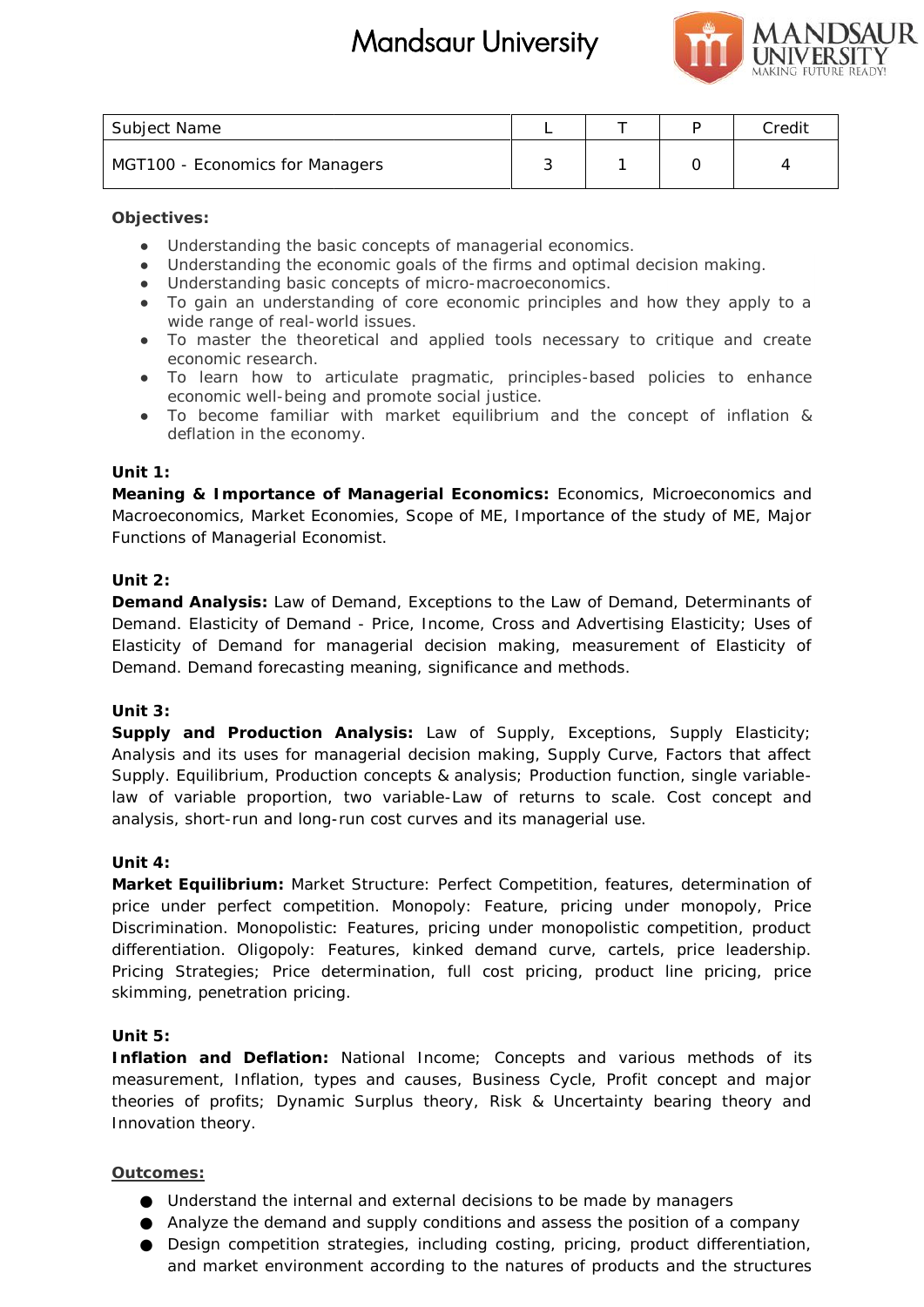

of the markets.

Analyze real-world business problems with a systematic theoretical framework. Make optimal business decisions by integrating the concepts of economics, mathematics and statistics. Make optimal business decisions by integrating the concepts of economic<br>mathematics and statistics.<br>Develop the ability to explain core economic terms, concepts, and theories.

Demonstrate the ability to employ the "economic way of thinking."

Apply economic theories and concepts to contemporary social issues, as well as formulation and analysis of policy. Demonstrate the ability to employ the "economic way of thinkin<br>Apply economic theories and concepts to contemporary social<br>formulation and analysis of policy. relop the ability to explain core economic terms,<br>nonstrate the ability to employ the "economic way<br>y economic theories and concepts to contempo<br>nulation and analysis of policy.<br>s:<br>s:<br>nagerial Economics - Economic Tool for

**Text books: books:**

1. Managerial Economics - Economic Tool for Today's Decision Makers: Paul G. Keat, Managerial Economics - Economic Tool for Today's Decision Makers: Paul G. Keat<br>Philip K. Y. Young and Sreejata Banerjee, Pearson Education, 6th Ed., 2013.

**Reference books:**

- 1. Managerial Economics: Craig H. Petersen, W. Chris Lewis and Sudhir K. Jain,<br>Pearson Education, 5th Ed., 2008. Pearson Education, 5th Ed., 2008.
- 2. Managerial Economics Foundations of Business Analysis and Strategy: Christopher R. Thomas and S. Charles Maurice, McGraw Hills, 10th Ed., 2011.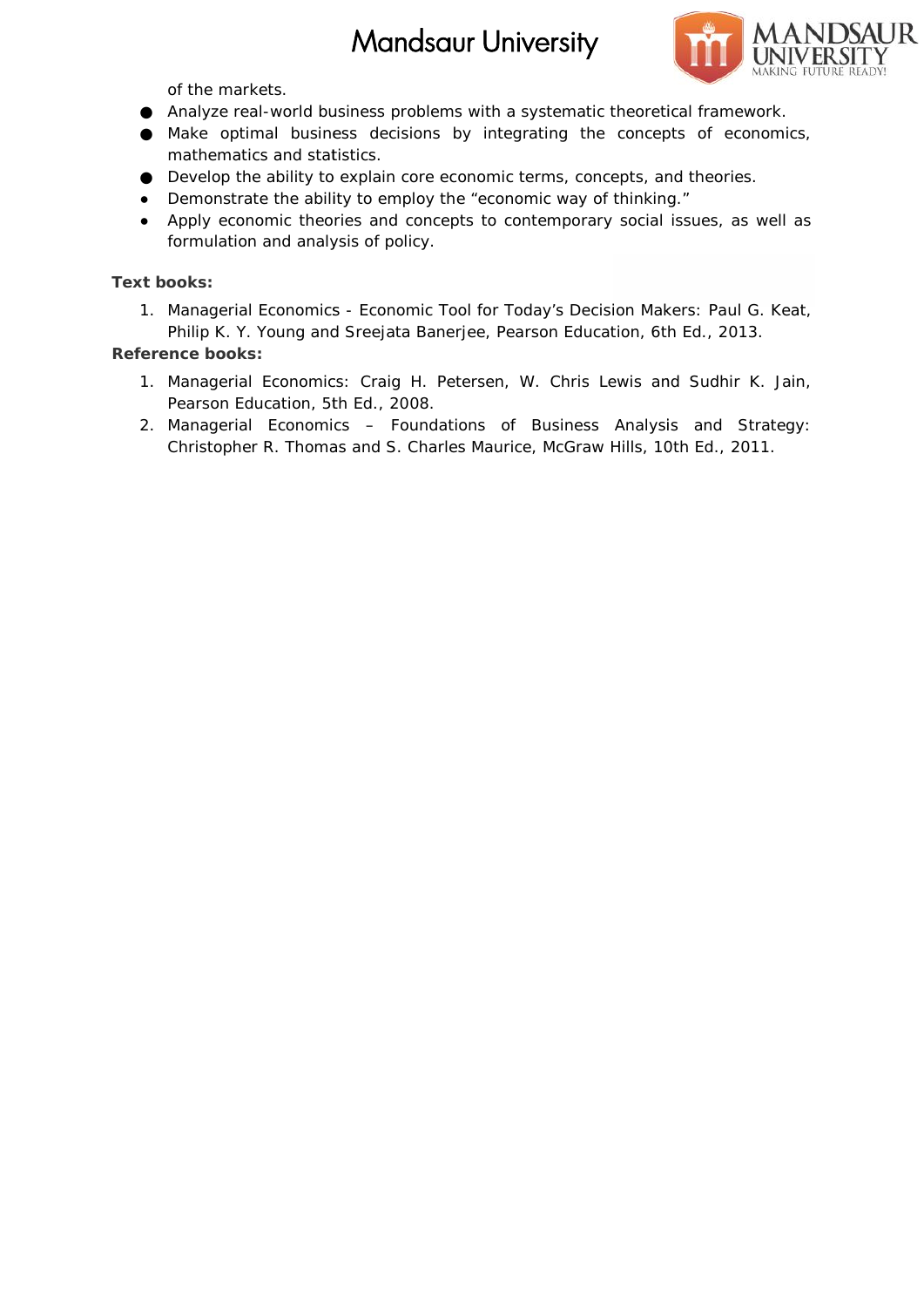

| Subject Name                    |  | Credit |
|---------------------------------|--|--------|
| MGT110 - Organization Behaviour |  |        |

**Objectives:**

The objective of the course is to familiarize the students with the concept and theories underlying individual and group behavior in organizational context. To help in understanding the reciprocal relationship between the organizational characteristics and managerial behavior.

## **Unit 1:**

*Overview:* Concept, Nature, Characteristics, Conceptual Foundation, Importance, Organizational Behaviour Models, Historical Development of OB, Relationship with Other Fields, Frameworks- Cognitive, Behaviouristic and Social Cognitive, Foundations of Individual Behavior- Personal and Environmental To help in understanding the reciprocal relationship between the organ<br>characteristics and managerial behavior.<br>Bew: Concept, Nature, Characteristics, Conceptual Foundation, Ir<br>ational Behaviour Models, Historical Developm Entailed Bohariottical Satisfaction (Fig. 2016)<br>
Edition. Credit concept and a group behavior in organizational concept and<br>
in understanding the redproced relationship between the concept and<br>
in the origin profession of

#### **Unit 2:**

*Psychological Variables and Communication :* Personality - Structure, determinants, *Variables :*personality traits and OB. Perception -Perceptual process, Attribution, Errors in perception, Managing perception.

Learning - Concept and Principles of learning, Attitudes - Formation, Factor, Changing Attitudes, Job Satisfaction. Value - types. personality traits and OB. Perception - Perceptual process, Attribution,<br>perception, Managing-perception.<br>Learning - Concept and Principles of learning, Attitudes - Formation, Factor,<br>Attitudes, Job-Satisfaction. Value - t

#### **Unit 3:**

**Motivation and Stress** – Meaning, types, Challenges, Importance, Content Theories Motivation and Stress – Meaning, types, Challenges, Importance, Content Theories<br>and Process Theories. Applied Motivation Practices - Rewards, Job design, Socio Technical Systems OB Model, Empowerment, and Goal setting. Work Stress - Cause, Consequences, Coping Strategies.

#### **Unit 4:**

*Leadership* **:** Style and Functions of Leader, Transformational -Transactional, Charismatic-Visionary Leadership, Likert's Four Systems of Leadership and Managerial Grid.

## **Unit 5:**

*Organisational Conflict:* Concept, classification, process and conflict resolution Organisational Conflict: Concept, classification, process and conflict resolution<br>strategies; Organisational Culture: Concept, Process and Implications of Organisational Culture; *Organisational Change:* Concept, Nature, Kurt Lewin Theory of Change, Implementing Change, and Managing Resistance to Change.

#### **Outcomes:**

Describe human behavior and that of others in an organizational setting. Examine important aspects of group/team processes and manage them. sational Culture; Organisational Change: Concept, Nature, Kurt Lewin Theory<br> *R*, Implementing Change, and Managing Resistance to Change.<br>
<u>Describe human behavior and that of others in an organizational setting.</u><br>
Examine organization.

**Text books: books:**

- 1. Robbins Stephen P., Timothy A Judge, Seema Sanghi (2011). Organizational<br>Behavior. Pearson Education India, Latest Edition. Behavior. Pearson Education India, Latest Edition.
- 2. Nelson and Cooper (2007). Positive Organizational Behavior. Sage Publication, Latest Edition.

**Reference books:**

- 1. Dwivedi R. S. (2001). Human Relations and Organizational Behavior: A Global Perspective.Macmillan, Latest Edition.
- 2. Greenberg Jerald and Baron Robert A. (2008). Behavior in Organizations. Pearson Prentice Hall, Latest Edition.
- 3. Hitt, Millar, Colella (2006). Organizational Behavior: A Strategic Approach. John Wiley and Sons, Latest Edition.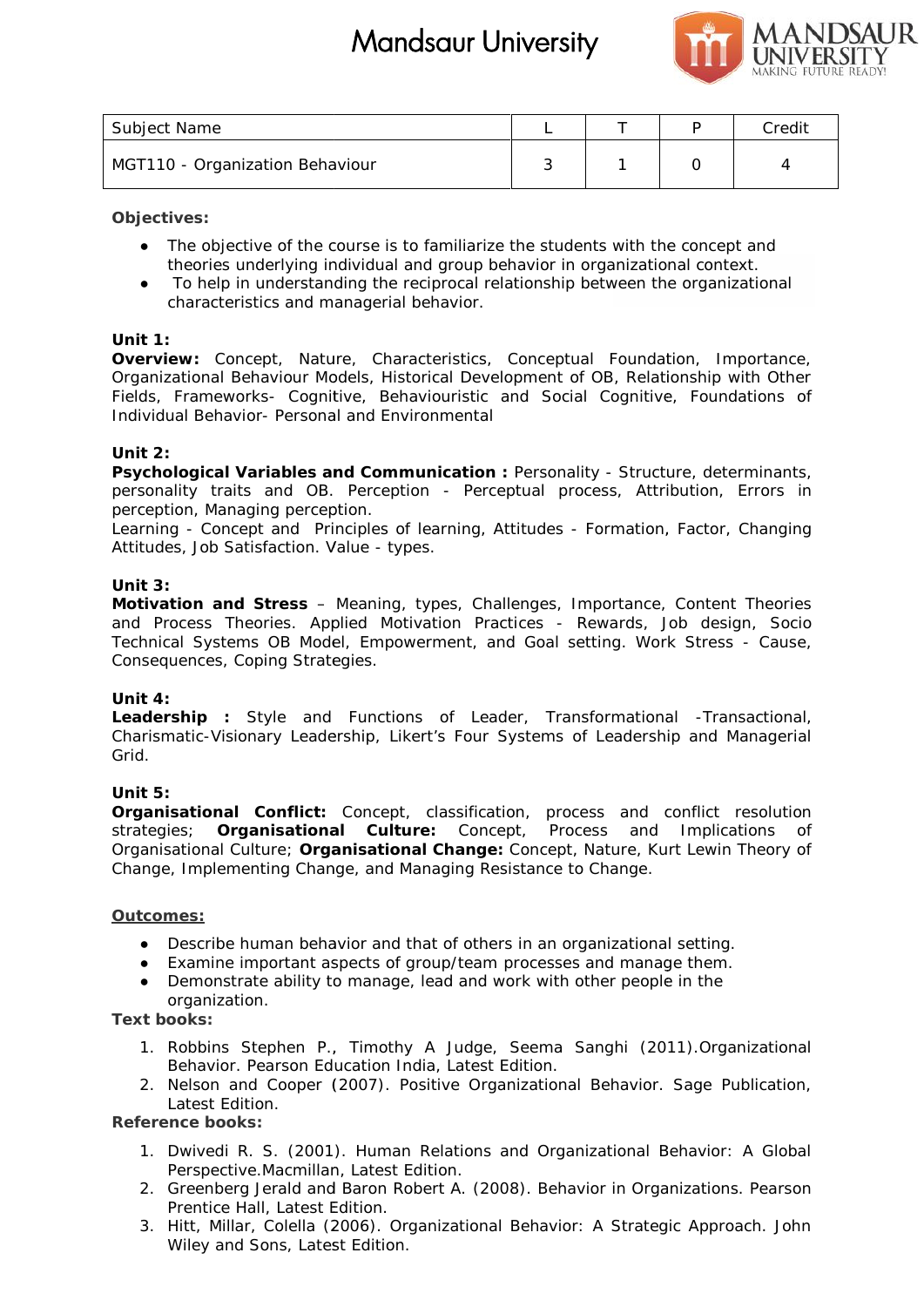

| Subject Name                       |  | Credit |
|------------------------------------|--|--------|
| MGT120 - Statistics for Management |  |        |

**Objectives:**

To acquaint the students with basic mathematical tools used in management. To Guide students about the importance and utility of Statistics in Business.

**Unit 1:**

*Role of statistics:* Applications of statistics in managerial decision-making; Phases of a statistical study, Presentation of data to convey meaning - Tables, Graphs and Frequency Distribution, Measures of central tendency: Mean, Median and Mode and their implications. statistics: Applications of statistics in managerial decision-making; Phases of a<br>*I*l study, Presentation of data to convey meaning - Tables, Graphs and Frequency<br>ion, Measures of central tendency: Mean, Median and

**Unit 2:**

**Measures of Dispersion and skewness**: Range, Mean deviation, Standard deviation, Coefficient of Variation, Skewness, Kurtosis.

**Unit 3:**

*Time Series Analysis:* Concept, Additive and Multiplicative models, Components of time series. Trend analysis: Least Square method, Linear and Non-Linear equations, Exponential shooting method, Applications in business decision-making. s Analysis: Concept, Additive and Multiplicative models, Components of<br>Trend analysis: Least Square method, Linear and Non-Linear equations,<br>shooting method, Applications in business decision-making.

Index Numbers: Meaning, Types of index numbers, Uses of index numbers, Construction of Price, Quantity and Volume indices, fixed base and Chain base methods

**Unit 4:**

*Correlation*: Meaning and types of correlation, Karl Pearson and Spearman rank correlation. Correlation: Meaning and types of correlation, Karl Pearson and Spearman rank<br>correlation.<br>Regression: Meaning, Regression equations and their application<br>Unit 5:<br>Probability: Concept of probability and its uses in busines

*Regression:* Meaning, Regression equations and their application

**Unit 5:**

application of Binomial; Poisson and Normal distributions

## **Outcomes:**

and multiplication theorems; Probability Theoretical Distributions: Concept and<br>application of Binomial; Poisson and Normal distributions<br><u>Outcomes:</u><br>Demonstrate understanding of basic statistical concepts<br>Structure busine Demonstrate understanding of basic statistical concepts Structure business problems in a mathematical form Apply the statistical concepts learnt to other business concepts and Validate mathematical/statistical statements relating to economics, business and finance me<br>
12. Processor<br>
2. Statistical for Management<br>
2. Statistical for Management<br>
2. Statistical Methods. The memorial Methods. Das and in management.<br>
2. Statistics Applications of statistics in managemial docision. making

**Text books: books:**

- 1. Anderson, Sweeney, William, Camm,(2014). Statistics for Business and Economics.Cengage Learning. Latest Edition.
- 2. Gupta S. P. (2014).Statistical Methods.Sultan Chand and Sons.Latest Edition.

3. Das, N.G. (2008). Statistical Methods. M. Das and Co.Kolkata.Latest edition.

**Reference books:**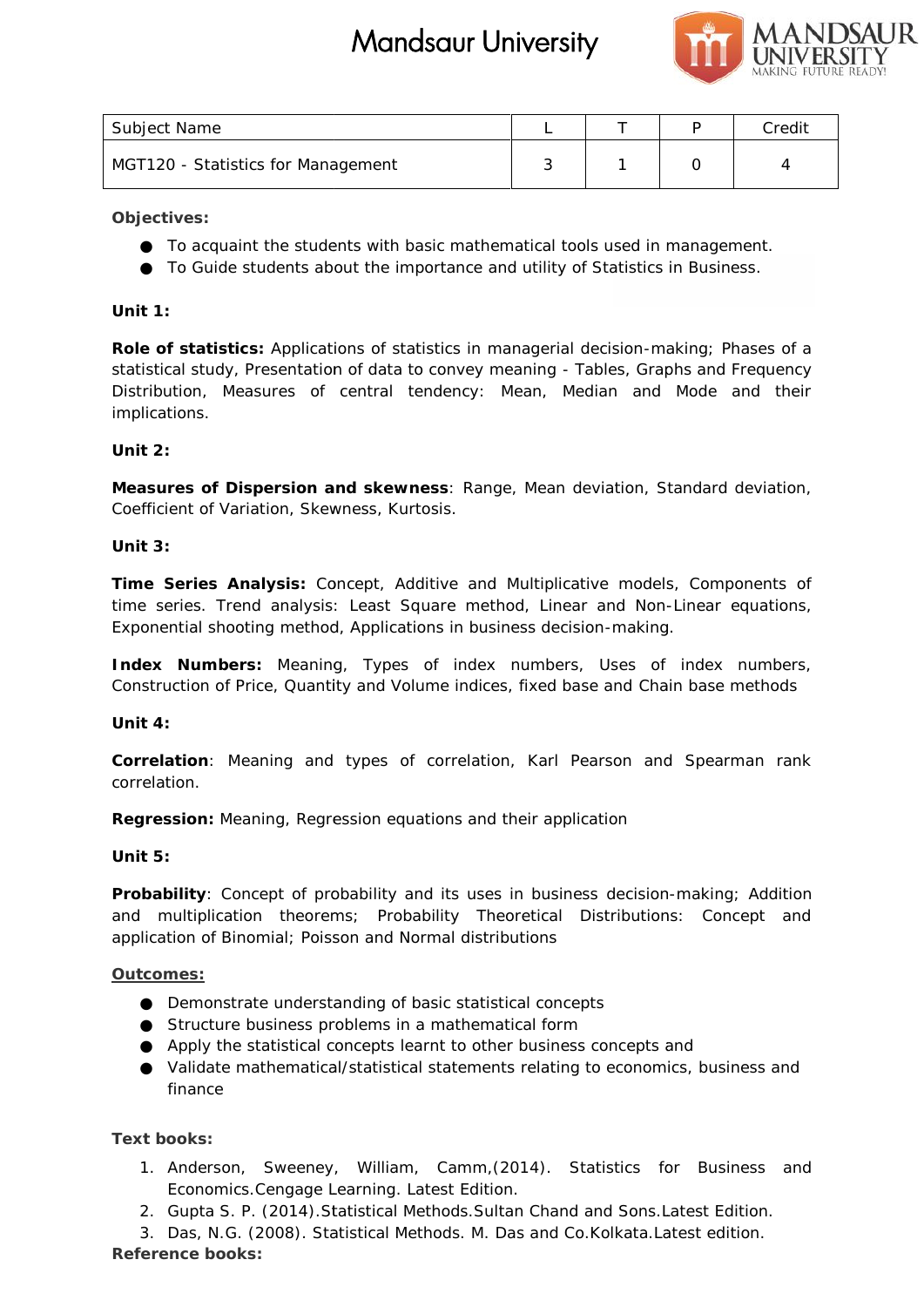

- 1. Aczel and Sounderpandian (2008). Complete Business Statistics. Tata-McGraw Hill. Latest Edition.
- 2. Levin and Rubin (2008). Statistics for Management. Dorling Kindersley Pvt Ltd. Latest Statistics. Tata-McGraw Hill. Latest Edition.<br>Levin and Rubin (2008). Statistics for Management. Dorling Kindersley<br>Latest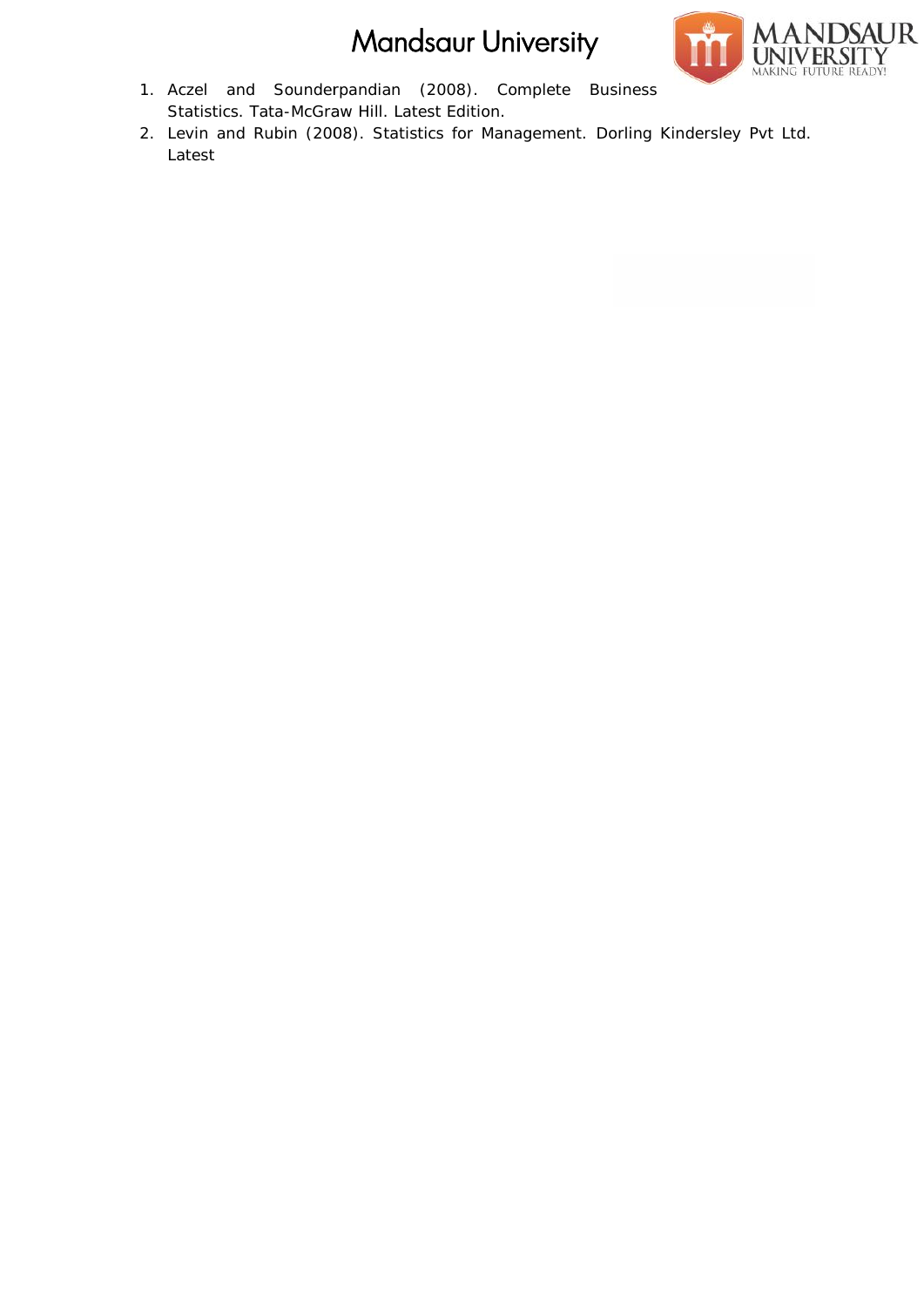

| Subject Name        |  |   | Credit |
|---------------------|--|---|--------|
| MGT130 - E-Commerce |  | ∸ |        |

**Objectives:**

Understanding the concept and detailed knowledge of E-commerce to the students.

To Guide students about various aspects of E - Commerce Fundamentals To Guide students about various aspects of E - Commerce Fundamentals<br>To introduce to the new window for expanding Business with the use of Ecommerce process Maring the concept and detailed knowledge of E-commerce to the<br>students about various aspects of E - Commerce Fundamentals<br>uce to the new window for expanding Business with the use of E-<br>e process<br>p e-Commerce: Introductio

## **Unit 1:**

*Introduction to e-Commerce:* Introduction, E-commerce or Electronic Commerce- An Overview, Electronic Commerce – Cutting edge, Electronic Commerce Framework. Evolution of E-commerce: Introduction, History of Electronic Commerce, Advantages and Disadvantage of E-commerce, Roadmap of e-commerce in India

## **Unit 2:**

*Network Infrastructure:* Introduction, Network Infrastructure- An Overview, The Internet Hierarchy, Basic Blocks of e-commerce, Networks layers & TCP/IP protocols, The Advantages of Internet, World Wide Web r, Electronic Commerce – Cutting edge, Electronic Commerce Framework.<br>
of E-commerce: Introduction, History of Electronic Commerce, Advantages and<br>
tage of E-commerce, Roadmap of e-commerce in India<br>
clares of E-commerce,

*E-commerce Infrastructure:* Introduction, E-commerce Infrastructure-An Overview, Hardware, Server Operating System, Software, Network Website

## **Unit 3:**

*Managing the e-Enterprise:* Introduction, e-Enterprise, Managing the e-Enterprise, E business Enterprise, Comparison between Conventional Design and E-organization,<br>Organization of Business in an e-Enterprise Organization of Business in an e-Enterprise

## **Unit 4:**

*e-Commerce Process:* Models: Introduction, Business Models, E-business Models *Process:*Based on the Relationship of Transaction Parties, e-commerce Sales Life Cycle (ESLC) Model

## **Unit 5:**

*Electronic Payment Systems:* Electronic Payment Systems, Electronic Cash, Smart Electronic Payment Systems: Electronic Payment Systems, Electronic Cash, Smart<br>Cards and Electronic Payment Systems, Credit Card Based Electronic Payment Systems, Risks and Electronic Payment Systems

## **Outcomes:**

and Electronic Payment Systems<br><u>pmes:</u><br>Understand the various elements of E-Commerce To be able to use & apply the E-Commerce tools efficiently To understand the legal aspects of E- Commerce.

## **Text books: books:**

1. Bajaj Kamblesh and Nag Debjani (2005). E – Commerce. Tata McGraw Hill, New –Delhi. Latest Edition.

2. Schneider (2015). E-commerce (2015). Cengage Learning. Latest Edition. **Reference books:**

1. Hansom and Kalyanam (2007). E-commerce and web marketing. Cengage Learning. Latest Edition.